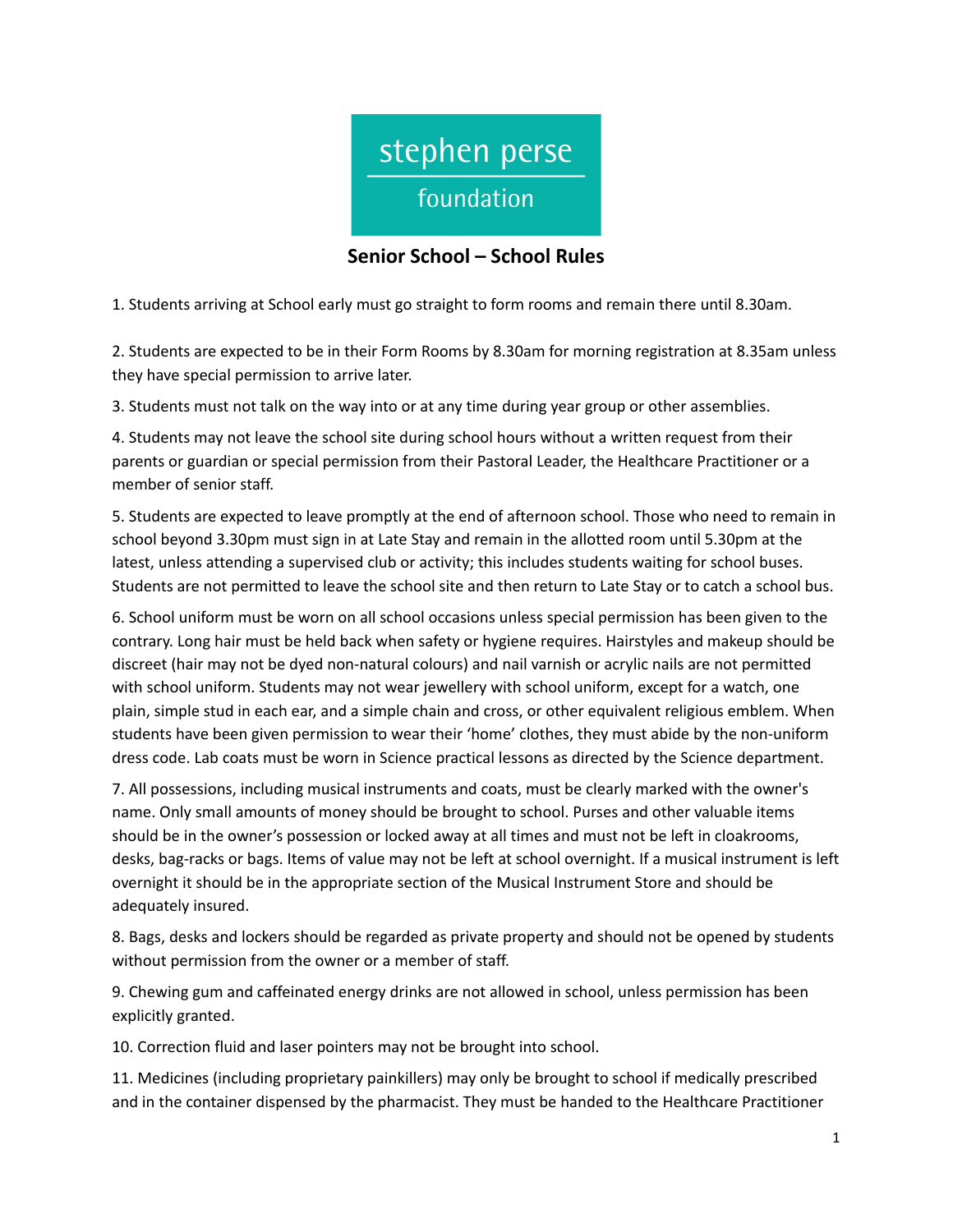for safekeeping.

12. Students may not smoke (including 'e-cigarettes') in or near school buildings, including the Senior School or Sixth form buildings and all boarding houses. Students travelling anywhere in school uniform, or on school activities, may not smoke.

13. All mobile devices should be used in accordance with the Technology Acceptable Use Policy and should be stored carefully. Mobiles phones must be switched off and kept out of sight at all times. Phones may only be used during Late Stay to make pick-up arrangements. If a student needs to use a phone during the school day, they should visit the Office where they will be given access to one.

14. The Principal and staff authorised by the Principal may screen, search for, and confiscate any item prohibited by the school in accordance with the Foundation's policy on searching, screening and confiscation. The following items are prohibited for the safety and welfare of all students:

- knives or weapons
- alcohol
- illegal drugs
- stolen items
- tobacco and cigarette papers; e-cigarettes
- fireworks
- pornographic images
- clothing or other adornments or equipment emblazoned with offensive or inappropriate images or slogans
- laser pens
- any article that a member of staff reasonably suspects has been, or is likely to be, used:
	- to commit an offence, or
	- $\circ$  to cause personal injury to, or damage to the property of, any person (including the student themselves).

15. No student should be in possession of, or under the influence of, alcohol or illegal substances on school premises, on school activities or travelling anywhere in school uniform.

16. Technology is provided to support students in their learning, completing homework, organising their school lives, conducting research and communicating with others for educational purposes. Individual users are responsible for their behaviour and communications. They must comply with the Foundation's Technology Acceptable Use Policy and are required to sign a document acknowledging their acceptance of the current rules for use of technology. Staff may review all files and communications to ensure that students are behaving responsibly.

17. Students must make all reasonable efforts to follow the guidance related to COVID-19 safety that has been issued by the School and applicable government guidance, as well as all other guidance relating to health and safety when on the School site and on their way to and from School.